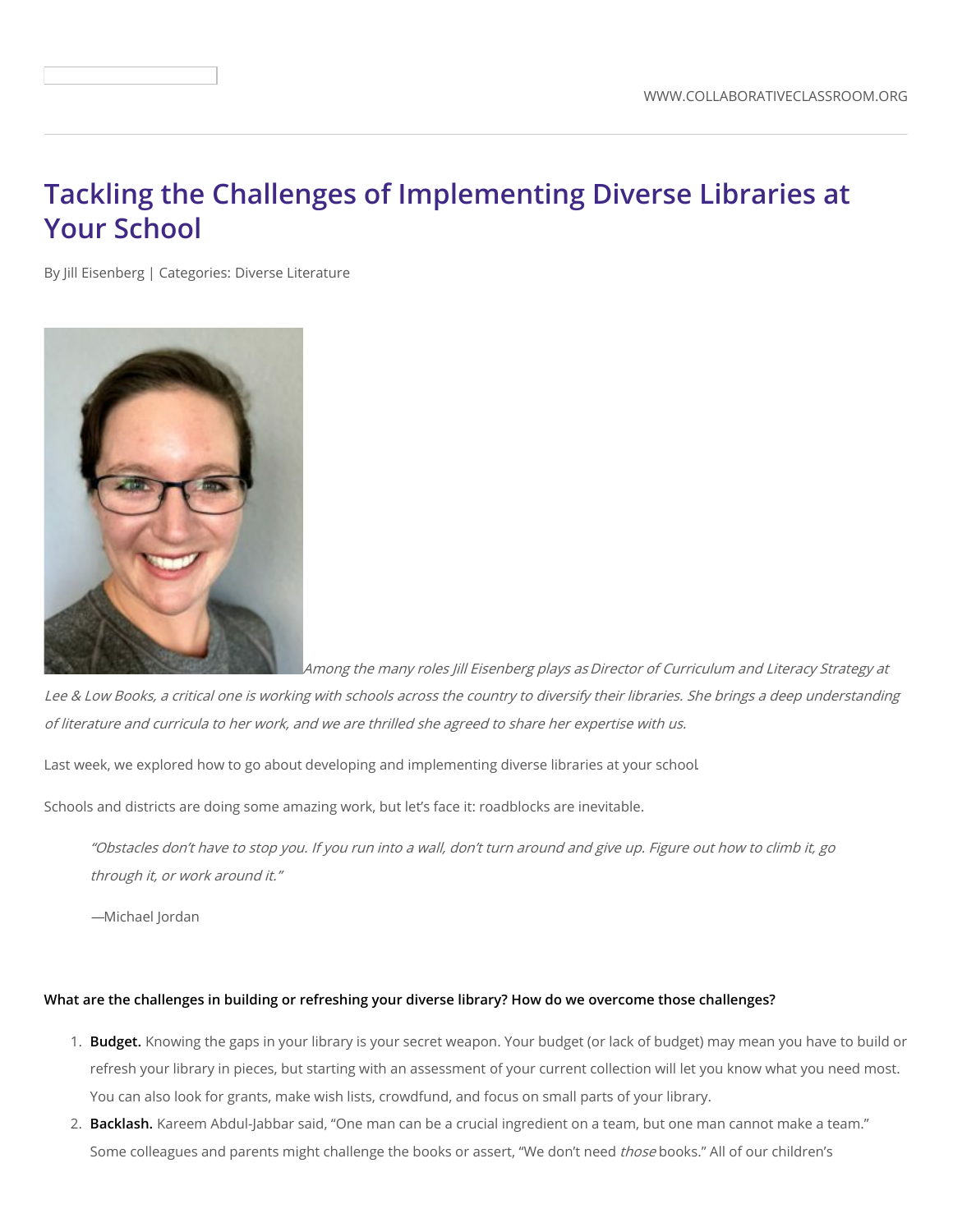stakeholders must be part of the conversation and part of your strategy to bring culturally responsive and relevant resources into the classroom.

- Make the case that window opportunities are just as important as mirror opportunities. I strongly recommend reading this [parent's](http://blog.leeandlow.com/2015/03/25/why-do-we-need-diverse-books-in-non-diverse-schools/), these [educators'](http://www2.ncte.org/blog/2017/09/students-right-need-read-diverse-books/), and this [librarian's](https://showmelibrarian.blogspot.com/2015/02/selection-is-privilege.html) case to fight the backlash and educate our colleagues.
- Consider creating a wish list or recommendation list where parents and students can nominate titles for you to consider adding to the collection. This list can be shared with parents for gifting or donating to the classroom.
- If parents or colleagues are fearful or feel threatened by particular subjects or titles, consider working with your administrators to find trainings or hosting a parents' night to learn more.
- In the long term, consider working with the PTA/PTO to createa diversity and inclusion advisory panel.
- 3. **Finding diverse books.** You are right; it is hard to find [diverse](http://blog.leeandlow.com/2018/05/10/the-diversity-gap-in-childrens-book-publishing-2018/) books. On top of that, search engines, online retailers, and visualpinning platforms are [overwhelming](https://www.collaborativeclassroom.org/wp-content/uploads/2018/09/MKT2670_ForYourClassroom_Resources_Handout.pdf) and can show you lists of books that aren't from the experts. Here are some resources to help you build an inclusive library.
- 4. **Knowing when you're done.** If you feel like this work is never done, you are right. It isn't and won't be done. Adding culturally responsive and relevant titles to your collection is an ongoing process—there is keeping up with cultural changes and progress, responding to collective moments and current events, discovering ever new offerings, the adoption of new learning standards, and keeping up with shifting demographics in your classroom and community. Your new mantra should be, "My library is a journey, not a destination." How to keep up, stay sane, and stay within your budget:
	- Look at your district's and school's enrollment for demographic insights for your classroom library's needs. What once was a window book for your students may now be a mirror book (and vice versa). What languages, religions, learning differences, and nationalities are you seeing that maybe weren't as predominant ten years ago?
	- Aim for a periodic review with the classroom library [questionnaire](https://www.leeandlow.com/uploads/loaded_document/408/Classroom-Library-Questionnaire_FINAL.pdf) every couple of years.
	- Remember that village of experts we talked about last week? Follow them on social media. I've found e-newsletters in particular to be a manageable way to help cut through the noise and curate the most timely, relevant, and best resources. Don't track new award winners, trends, or ways of thinking about community conventions, genres, or standards all by yourself!

## **Why does this matter?**

––––––

Schools and districts across the country are doing this hard work of creating and improving their culturally responsive and relevant books and libraries year after year because they know three things. Diverse classroom libraries:

- 1. **Improve inclusivity and build community.** You are showing our children that their experiences and values matter in your classroom and that there are many people and cultures to learn from. Let's inspire and empower our students and their families to create a better world—starting with books.
- 2. **Improve reading engagement.** Check out [Reading](http://www.readingrockets.org/article/teacher-practices-impact-reading-motivation) Rockets for teacher practices that impact reading motivation.
- 3. **Improve reading outcomes.** Remember, nationwide 63% of all fourth-graders and 64% of all [eighth-graders](https://www.nationsreportcard.gov/) are reading below grade level. We. Must. Do. Better. [Emerging](http://chiefsforchange.org/policy-paper/4830/?utm_source=policy-paper&utm_medium=website&utm_campaign=hiding-in-plain-sight) evidence shows "black and Latino students enrolled in courses featuring culturally relevant themes and texts increased GPA in all courses, attendance, and credit accumulation."

**Jill Eisenberg** is the Director of Curriculum and Literacy Strategy at LEE & LOW BOOKS, the largest independent children's book publisher specializing in diversity and multiculturalism. Before joining LEE & LOW, Eisenberg was a Fulbright Fellow in Taiwan, where she taught English as a foreign language to children in grades 2–6. She went on to become an ELA teacher for third grade in the Bay